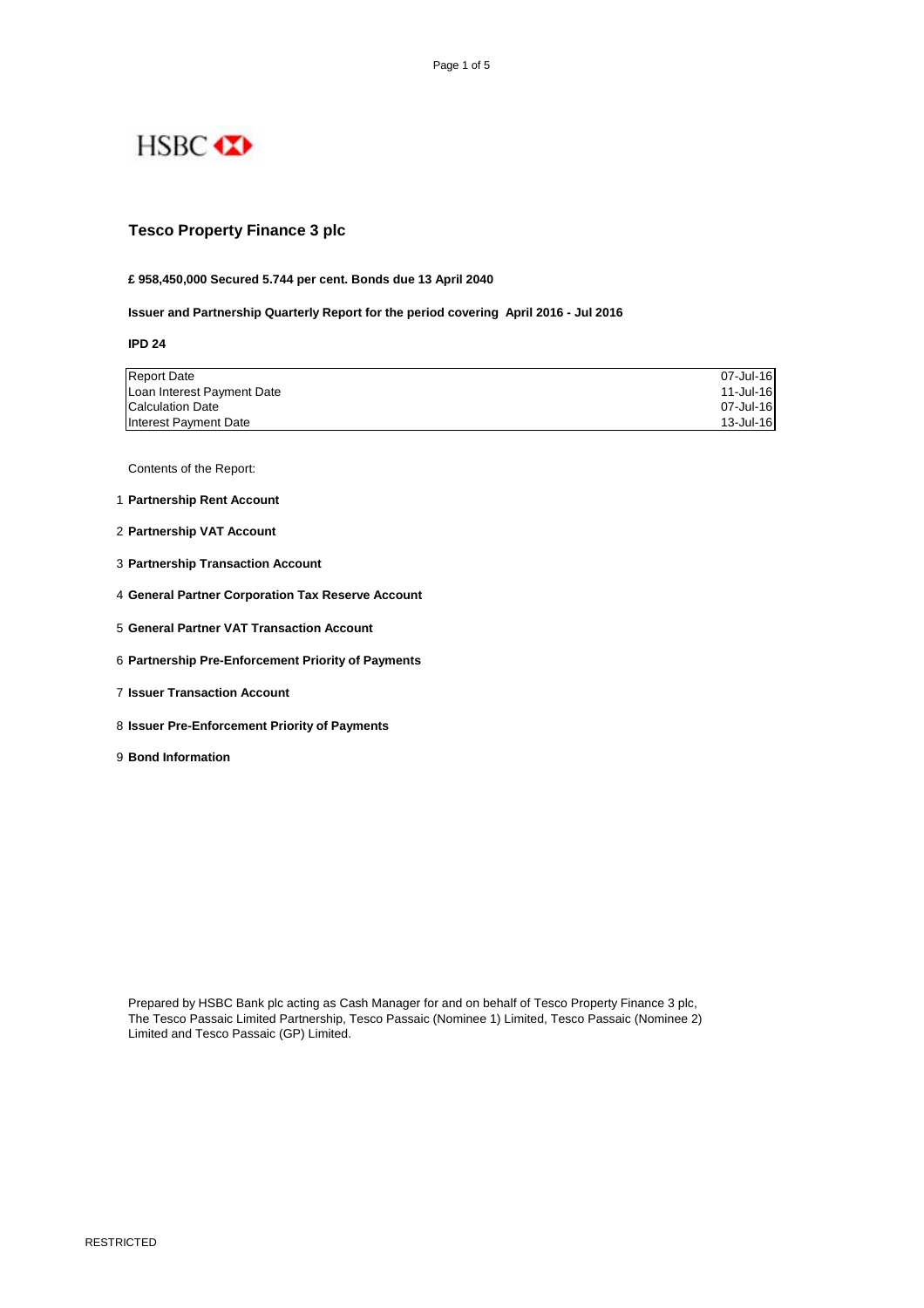## **1. Partnership Rent Account 70295444**

|              | Opening Balance                    | 5,000.00 Cr      |       |
|--------------|------------------------------------|------------------|-------|
| <b>IDATE</b> | <b>ENTRY DETAILS</b>               | AMOUNT (£)       | CR/DR |
| 22-Jun-16    | Rent                               | 14,367,881.87 Cr |       |
| 11-Jul-16    | To Partnership Transaction Account | 14,367,881.87 Dr |       |
|              |                                    |                  |       |
|              | <b>Closing Balance</b>             | 5,000.00 Cr      |       |
|              |                                    |                  |       |

# **2. Partnership VAT Account 70295460**

| <b>IDATE</b>           | Opening Balance<br><b>ENTRY DETAILS</b>  | 2,941,510.80 Cr                                  |       |
|------------------------|------------------------------------------|--------------------------------------------------|-------|
| 29-Apr-16<br>22-Jun-16 | <b>VAT Payment</b><br><b>VAT Funding</b> | AMOUNT (£)<br>2,797,122.90 Dr<br>3,320,366.60 Cr | CR/DR |
|                        | <b>Closing Balance</b>                   | 3,464,754.50 Cr                                  |       |

## **3. Partnership Transaction Account 70295452**

|             | <b>Opening Balance</b>    | 154.686.54 Cr       |  |
|-------------|---------------------------|---------------------|--|
| <b>DATE</b> | <b>ENTRY DETAILS</b>      | CR/DR<br>AMOUNT (£) |  |
|             |                           |                     |  |
| 06-Jul-16   | <b>Credit Interest</b>    | 1,619.14 Cr         |  |
| 11-Jul-16   | <b>Transfer from Rent</b> | 14,367,881.87 Cr    |  |
| 11-Jul-16   | <b>Trustee Fee</b>        | 1,500.00 Dr         |  |
| 11-Jul-16   | <b>Ongoing Fee</b>        | 16,372.57 Dr        |  |
| 11-Jul-16   | <b>Expenses</b>           | 23,222.51 Dr        |  |
| 11-Jul-16   | Partnership Swap payment  | 355,020.72 Cr       |  |
| 11-Jul-16   | <b>Partnership Debt</b>   | 14,456,591.41 Dr    |  |
|             | <b>Closing Balance</b>    | 381,521.78 Cr       |  |

# **4. General Partner Corporation Tax Reserve Account 70295487**

|             | Opening Balance        | $0.00$ Cr  |       |
|-------------|------------------------|------------|-------|
| <b>DATE</b> | <b>ENTRY DETAILS</b>   | AMOUNT (£) | CR/DR |
|             |                        |            |       |
|             |                        |            |       |
|             |                        |            |       |
|             | <b>Closing Balance</b> | $0.00$ Cr  |       |
|             |                        |            |       |

**Contract Contract Contract Contract**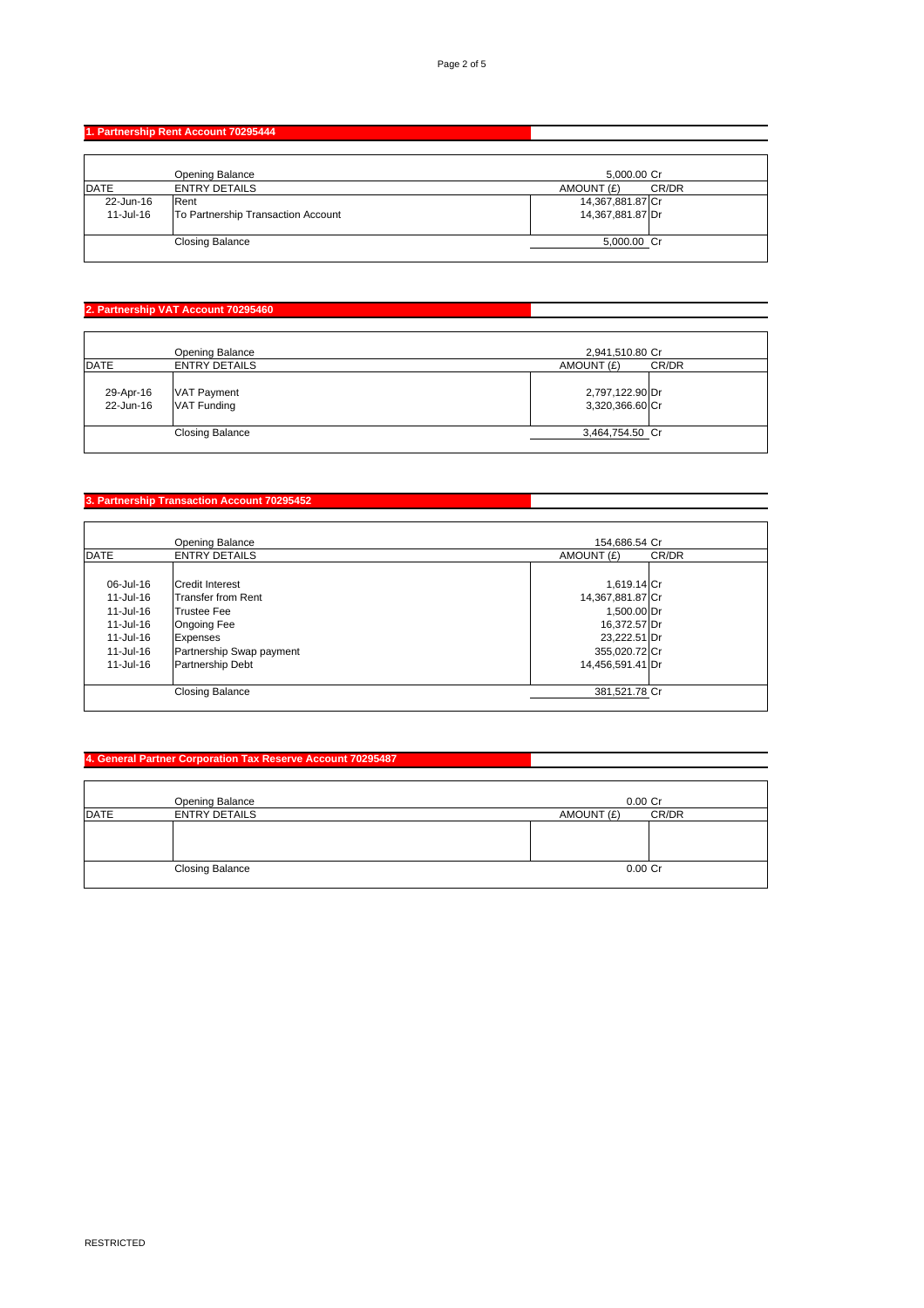# **5. General Partner VAT Transaction Account 70298993**

|              | Opening Balance        | 164,886.08 Cr |          |
|--------------|------------------------|---------------|----------|
| <b>IDATE</b> | <b>ENTRY DETAILS</b>   | AMOUNT (£)    | CR/DR    |
| 07-Apr-16    | <b>Credit Interest</b> |               | 61.66 Cr |
|              | <b>Closing Balance</b> | 164,947.74 Cr |          |

| <b>Expense Reserve Ledger - Max GBP 500,000.00</b> |                         |         |                          |  |
|----------------------------------------------------|-------------------------|---------|--------------------------|--|
|                                                    |                         |         |                          |  |
| <b>DATE</b>                                        |                         |         |                          |  |
| 11-Jul-16                                          | Ledger Receipts to date |         | 154,686.52<br>226,835.24 |  |
|                                                    |                         | Balance | 381,521.76 Cr            |  |

#### **6. Partnership Pre-Enforcement Priority of Payments**

| Date      |                                                                           | <b>Funds Paid Out of</b><br>account(E) | <b>Funds Received into</b><br>account (£) |
|-----------|---------------------------------------------------------------------------|----------------------------------------|-------------------------------------------|
| 11-Jul-16 |                                                                           |                                        |                                           |
|           | <b>Partnership Available Funds</b>                                        |                                        |                                           |
|           | a Rental Income                                                           |                                        | 14,367,881.87                             |
|           | b Funds from Issuer under Partnership Swaps                               |                                        | 14,456,632.00                             |
|           | c From Partnership VAT Account                                            |                                        |                                           |
|           | d From Partnership Disposal Proceeds Account                              |                                        |                                           |
|           | e From Partnership Insurance Proceeds Account                             |                                        |                                           |
|           | f Interest received by the Partnership Accounts and Rent Account          |                                        | 1,619.14                                  |
|           | g Eligible Investment Earnings by Partnership                             |                                        |                                           |
|           | h Advance under Committed Subordinated Loan Agreement                     |                                        |                                           |
|           | Net proceeds of a CPO Disposal or a Mortgage Property                     |                                        |                                           |
|           | Net proceeds of a disposal of a Mortgage Property                         |                                        |                                           |
|           | k Any other sums standing to the credit of the Partnership Transaction Ac |                                        |                                           |
|           | <b>Partnership Pre-Enforcement Priority of Payments</b>                   |                                        |                                           |
|           | a Partnership Security Trustee Fees                                       | 1,500.00                               |                                           |
|           | b Issuer Security Trustee Fee, Bond Trustee, operating expenses of the    | 2,700.00                               |                                           |
|           | Issuer (Ongoing Partnership Facility Fee)                                 |                                        |                                           |
|           | c Partnership Operating Expenses excluding GP UK Tax                      |                                        |                                           |
|           | d Partnership Operator Fee                                                | 23,222.51                              |                                           |
|           | d Property Advisor Fee (Annual 25 K Jan)                                  |                                        |                                           |
|           | d Nominees Corporate Services Provider Fee                                |                                        |                                           |
|           | d Nominees Holdco Corporate Services Provider Fee                         |                                        |                                           |
|           | d PL Propco Corporate Services Provider Fees                              |                                        |                                           |
|           | d Nominees Side Letter payments                                           |                                        |                                           |
|           | d Nominees Holdco Side Letter payments                                    |                                        |                                           |
|           | d Account Bank Fee                                                        |                                        |                                           |
|           | d Cash Manager Fee                                                        |                                        |                                           |
|           | Issuer Account Bank, PPA CM, CSP Fee (Ongoing Partnership Facility        |                                        |                                           |
|           | d Fee)                                                                    | 12,922.57                              |                                           |
|           | d Headlease payment                                                       |                                        |                                           |
|           | e Partnership Expenses Ledger payment (max £6,250)                        | 6,250.00                               |                                           |
|           | f Partnership Debt Interest                                               | 13,507,919.41                          |                                           |
|           | f Partnership Swap payment                                                | 14,101,611.28                          |                                           |
|           | g Partnership Debt Principal                                              | 948,672.00                             |                                           |
|           | Issuer Partnership Swap Termination Amount (Ongoing Partnership Facility  |                                        |                                           |
|           | h Fee)                                                                    | 750.00                                 |                                           |
|           | i Property Pool Manager Fee                                               |                                        |                                           |
|           | j Partnership Swap Termination Amount                                     |                                        |                                           |
|           | k Partnership Expenses Ledger payment                                     | 220,585.24                             |                                           |
|           | I Alteration Adjustment Rent                                              |                                        |                                           |
|           | m Committed Subordinated Loan payment                                     |                                        |                                           |
|           | n Partnership Distribution Account                                        |                                        |                                           |
|           | <b>Totals</b>                                                             | 28,826,133.01                          | 28,826,133.01                             |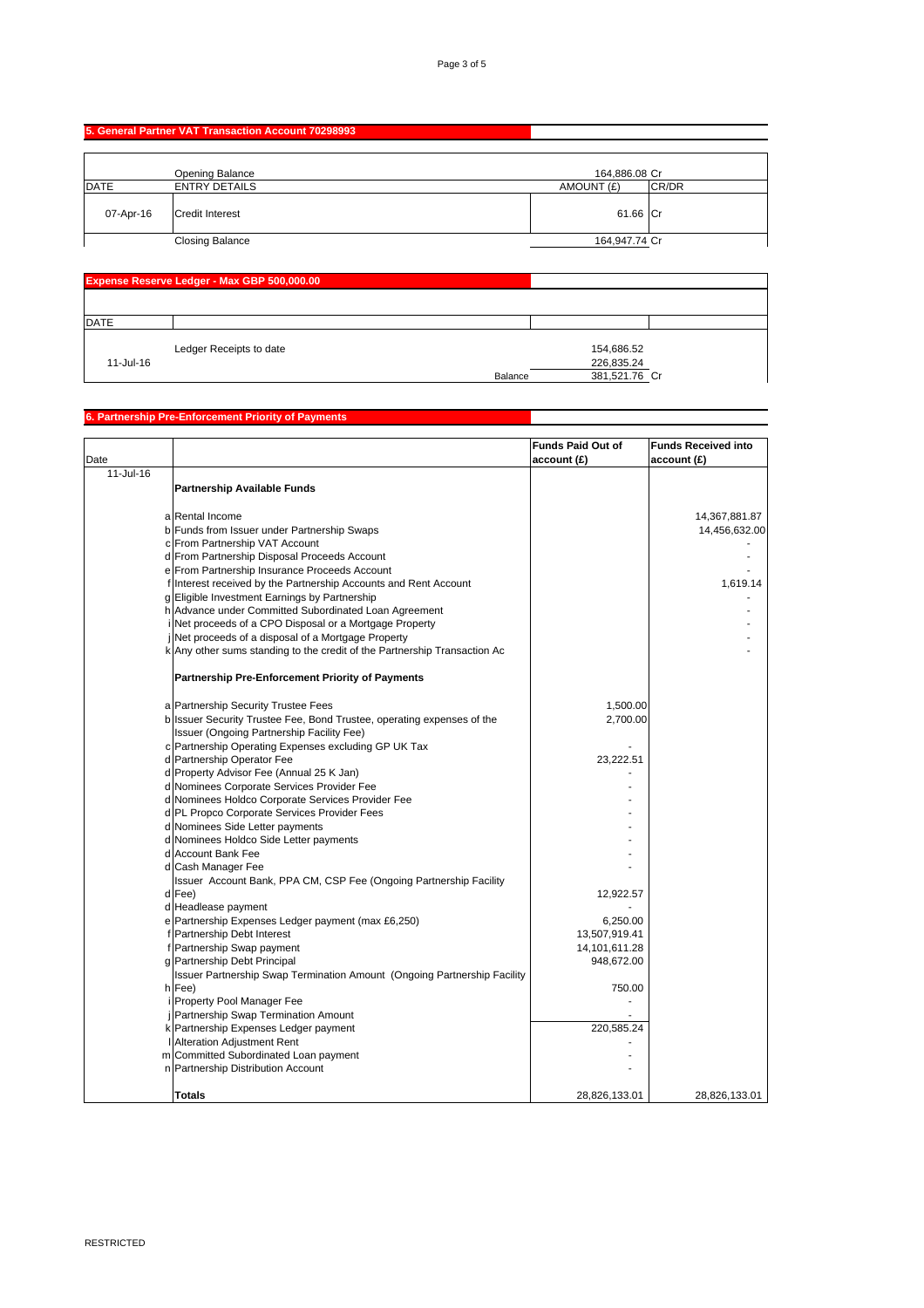# **7. Issuer Transaction Account 70295495**

|               | Opening Balance                  | 39.068.40 Cr     |       |
|---------------|----------------------------------|------------------|-------|
| <b>DATE</b>   | <b>ENTRY DETAILS</b>             | AMOUNT (£)       | CR/DR |
|               |                                  |                  |       |
| 06-Jul-16     | <b>Credit Interest</b>           | 133.56 Cr        |       |
| 13-Jul-16     | <b>Swaps Receipts</b>            | 355,020.72 Cr    |       |
| 13-Jul-16     | <b>Partnership Debt</b>          | 14,456,591.41 Cr |       |
| 13-Jul-16     | Swap Pays                        | 355,020.72 Dr    |       |
| 13-Jul-16     | <b>Ongoing Fee</b>               | 16,372.57 Cr     |       |
| $13 -$ Jul-16 | <b>HSBC Fee</b>                  | 7,700.00 Dr      |       |
| 13-Jul-16     | <b>Notes</b>                     | 14,456,591.42 Dr |       |
| 13-Jul-16     | <b>Issuer Operating Expenses</b> | 7,922.57 Dr      |       |
|               | <b>Closing Balance</b>           | 39,951.95 Cr     |       |

## **8. Issuer Pre-Enforcement Priority of Payments**

| Date      |                                                        | <b>Funds Paid Out of</b><br>account(E) | <b>Funds Received into</b><br>account (£) |
|-----------|--------------------------------------------------------|----------------------------------------|-------------------------------------------|
| 13-Jul-16 |                                                        |                                        |                                           |
|           | <b>Issuer Available Funds</b>                          |                                        |                                           |
|           | a Funds due to Issuer under Partnership Swap Agreement |                                        | 14,101,611.28                             |
|           | b Amounts due to Issuer in respect of Partnership Loan |                                        | 14,472,963.98                             |
|           | c Any amount due to Issuer under Issuer Swap Agreement |                                        | 14,456,632.00                             |
|           | d Interest Received by Issuer on Transaction Account   |                                        | 133.56                                    |
|           | e Eigible Investment Earnings                          |                                        |                                           |
|           | <b>Issuer Pre-Enforcement Priority of Payments</b>     |                                        |                                           |
|           | a Bond Trustee Fee                                     | 1,200.00                               |                                           |
|           | a Issuer Security Trustee Fee                          | 1.500.00                               |                                           |
|           | <b>b</b> Issuer Operating Expenses                     | 0.00                                   |                                           |
|           | c Issuer/Issuer Holdco Corporate Services Provider Fee | 7,922.57                               |                                           |
|           | c Paying Agent Fee                                     | 500.00                                 |                                           |
|           | c Account Bank Fee                                     | 750.00                                 |                                           |
|           | c Cash Manager Fee                                     | 3,750.00                               |                                           |
|           | d Bond Interest                                        | 13,507,919.42                          |                                           |
|           | d Bond Principal                                       | 948,672.00                             |                                           |
|           | d Issuer Swap Provider                                 | 14,101,611.28                          |                                           |
|           | d Partnership Swap payment                             | 14,456,632.00                          |                                           |
|           | ellssuer Profit                                        | 750.00                                 |                                           |
|           | f Swap Subordinated Amounts                            |                                        |                                           |
|           | g Issuer Partnership Swap Termination Amount           |                                        |                                           |
|           | hilssuer Transaction Account                           | 133.55                                 |                                           |
|           | Totals                                                 | 43,031,340.82                          | 43,031,340.82                             |